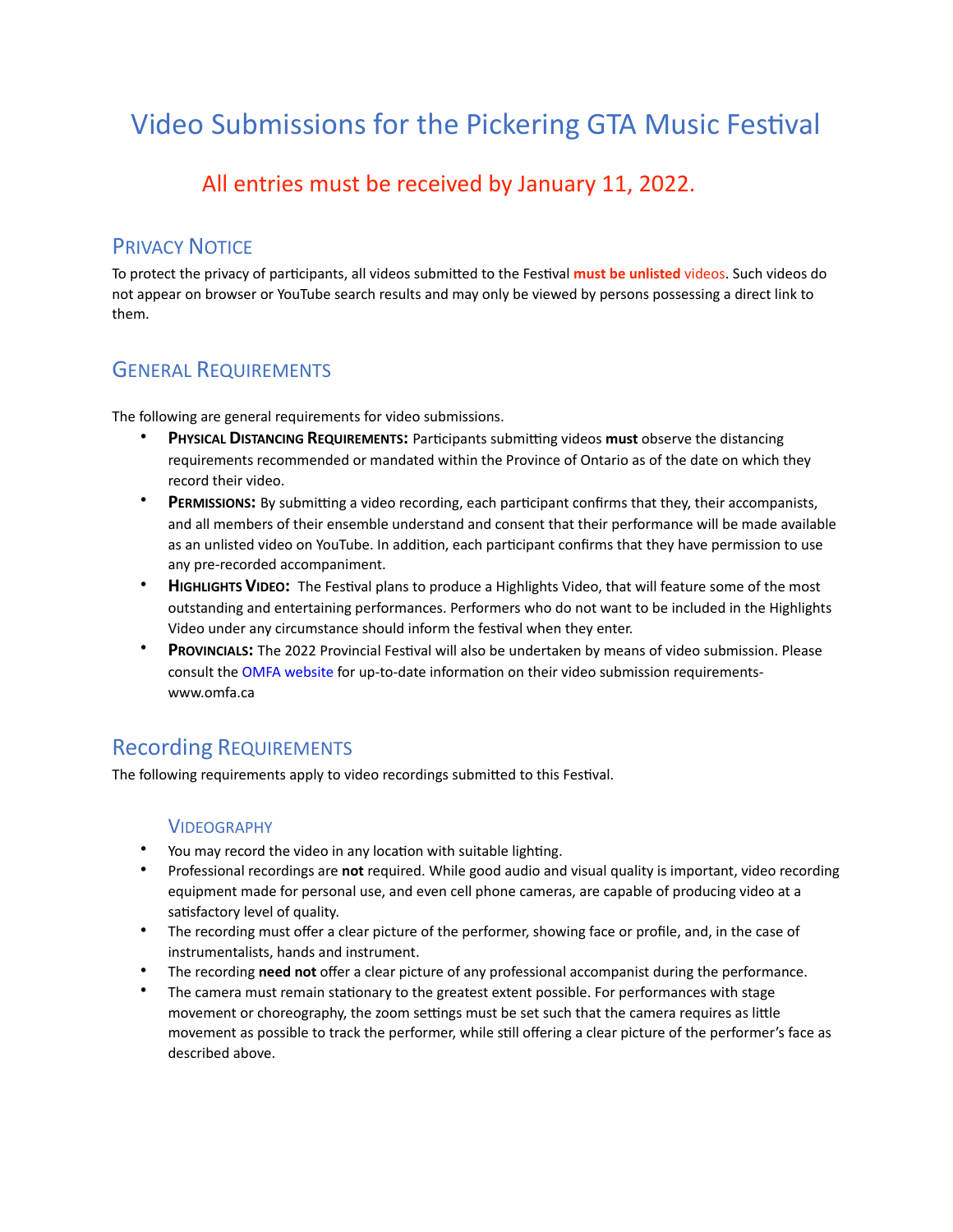#### INSTRUMENTATION & ACCOMPANIMENT

- When performing in a piano class, you may perform with any piano or keyboard instrument capable of reproducing piano tones. A digital piano is permissible, while, for instance, a harpsichord is not.
- If your performance is accompanied, you must observe physical distancing measures in effect as described above in order for your accompanist to be present. Your accompaniment may be included by any of the following means:
	- 1. Your performance may include live accompaniment.
	- 2. Your performance may include pre-recorded accompaniment, which may either be recorded by your accompanist or consist of a backtrack you have acquired by other means.
	- 3. Your performance may include simultaneous remote performance by your accompanist, if technology permits.

#### VIDEO EDITING

- You must prepare one video for **each** class. For example, if you are are entering three different classes, please submit three videos. If that class requires performance of multiple repertoire selections, you must include all repertoire for that class in a **single** video.
- You must record each repertoire selection in a single, continuous take. Editing or splicing of any given performance in any form is prohibited and will result in disqualification of the performance. However, you may make the following edits to your video:
	- 1. You may add in a title card as a post-production edit. For more information on title cards, please see the Performance Protocols section, below.
	- 2. You may edit together distinct recordings of separate repertoire selections, or distinct recordings of individual movements of a multi- movement work, into a single video.

#### PERFORMANCE PROTOCOLS

- At the start of the video, the following information must be displayed **in the order specified**, whether in the form of a sign held up by a performer or assistant during the recording, or a title card added in by means of post-production editing:
	- 1. The discipline and class. (For example: *Class 7-27 Piano Solo Grade 5 List A*)
	- 2. The name of the performer. (For example: *Christopher Ng*)
	- 3. The name of the repertoire selection(s) and composer(s). (For example: *Sonata in G Major, K. 63 (Domenico Scarlatti)*)

Taken together, identifying information should appear in a format identical to the example below: *Class 7-27 – Piano Solo – Grade 5 – List A*

*Christopher Ng*

*Sonata in G Major, K. 63 (Domenico Scarlatti)* 

• Please undertake the performance for your recording as if undertaking a live Festival or recital performance, or as if preparing a video audition, with the appropriate comportment and dress.

#### **ENSEMBLES**

- Where possible, ensemble performances must follow the above requirements, modified as required for each ensemble's instrumentation. **Ensemble members must respect physical distancing measures in effect as described above** in order to perform in the same space.
- As long as each individual ensemble member's performance is recorded in a single continuous take, the performances of the ensemble members may be edited into a single video. In addition, editing the audio output of ensemble performances is permitted to balance instruments against each other.